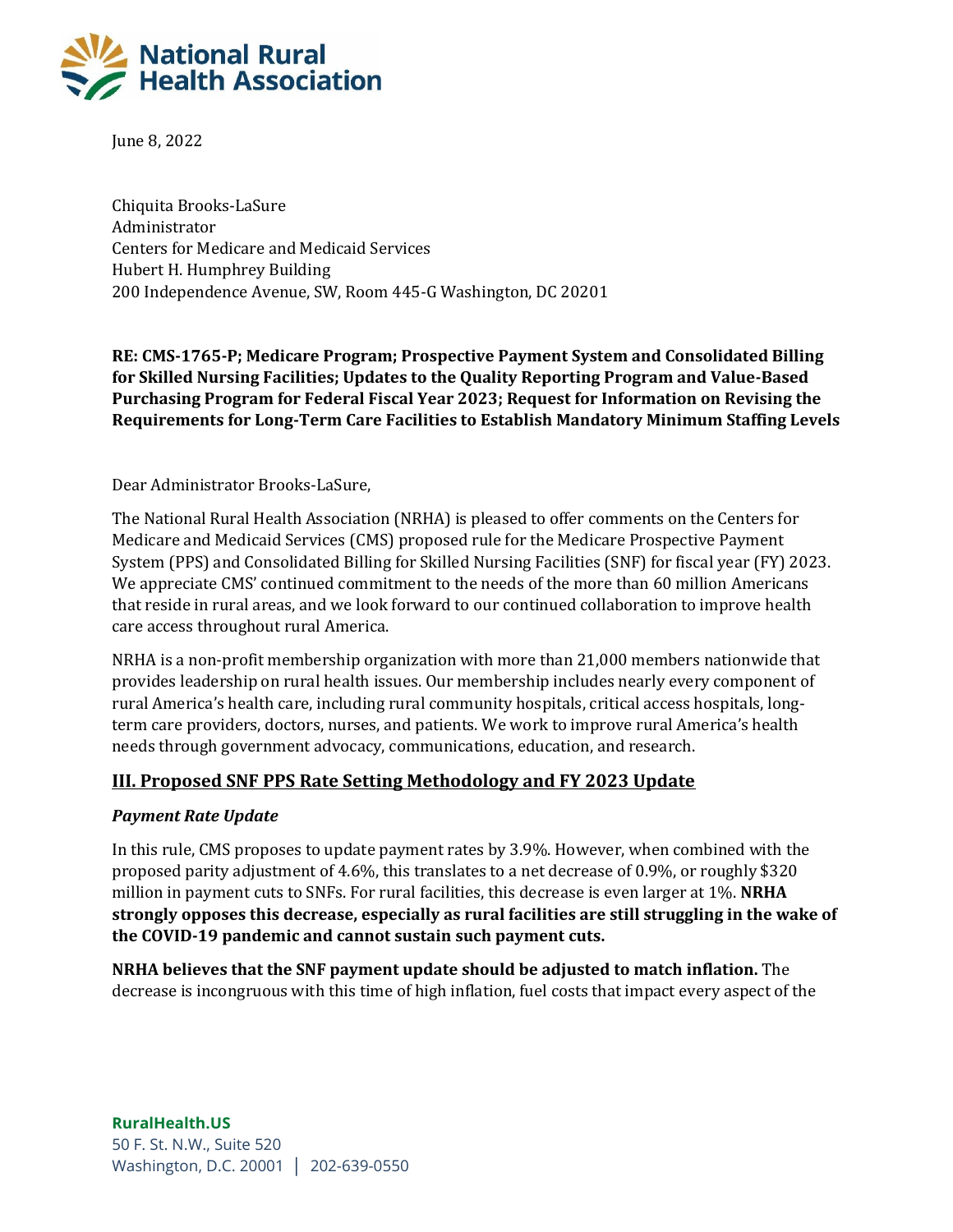

economy,<sup>1</sup> staffing shortages, and supply chain issues. Payments to SNFs must match inflation and provide adequate resources so that facilities can stay afloat in a time of economic uncertainty.

Over 10% of rural counties are nursing home deserts,  $2$  with SNFs in rural areas across the country closing at unprecedented rates. Prior to the pandemic, 400 rural counties experienced at least one nursing home closure from 2008-2018. <sup>3</sup> COVID-19 only exacerbated the vulnerability of these critical access points for rural beneficiaries. Drastic payment cuts to SNFs must be viewed in the context of the COVID-19 pandemic. The federal government's Public Health Emergency (PHE) has been effectively extended until at least October 18, 2022, and on the ground, health care settings are still reeling from the effects of COVID-19. Rural areas have been hit disproportionately hard by COVID-19 and need the federal government's continued support and funding, not payment cuts.<sup>4</sup> Payment cuts during this time are inappropriate and will intensify the impact of COVID-19 on SNFs in rural areas across the country.

### *Payment Driven Payment Model (PDPM) Proposed Parity Adjustment*

NRHA recognizes that by not finalizing the adjustment in FY 2022, CMS provided a one-year delay in implementation of the parity adjustment, which provided needed temporary relief.<sup>5</sup> However, even with the delay, the parity adjustment is detrimental to SNFs. NRHA understands that the transition to PDPM must be done in a budget-neutral manner, and thus far its costs have exceeded those of the prior model. Nevertheless, the budget-neutral implementation should not be limited to one year given the precarious situation and closures many rural SNF are facing. To offset major reductions in payments to SNFs, **CMS must consider a phase-in approach for the parity adjustment**. A budget neutral outcome can still be achieved through a phase-in approach, while lessening the impact on rural SNFs.

**NRHA believes that the PDPM proposed parity adjustment must be phased in.** NRHA urges CMS to consider the challenges that rural facilities will face due to this one-time adjustment. Applying the full 4.6% against the FY 2023 payment rate results in dangerously reduced funding to SNFs that could be mitigated by spreading the adjustment over time. **Specifically, NRHA proposes the parity adjustment be phased in over a period of 3 years to lessen the burden on small and rural SNFs.** CMS must proceed thoughtfully by considering that the pandemic is not over for facilities. With many rural facilities facing closure concerns, a 4.6% parity adjustment is ill-timed and threatens their viability. In addition, CMS may consider another one-year delay to monitor the progress of the COVID-19 pandemic and its effects on SNFs. If rural SNFs have another year to

<sup>5</sup> 87 Fed. Reg. at 22743.

<sup>1</sup> Olivia Rockeman, *U.S. Inflation Hit Fresh 40-Year High of 7.9% Before Oil Spike*, Bloomberg (Mar. 10, 2022), [https://www.bloomberg.com/news/articles/2022-03-10/u-s-inflation-hits-fresh-40-year-high-of-7-9-before-oil](https://www.bloomberg.com/news/articles/2022-03-10/u-s-inflation-hits-fresh-40-year-high-of-7-9-before-oil-spike)[spike.](https://www.bloomberg.com/news/articles/2022-03-10/u-s-inflation-hits-fresh-40-year-high-of-7-9-before-oil-spike)

<sup>2</sup> Sharma, et al., *Trends in Nursing Home Closures in Nonmetropolitan and Metropolitan Counties in the United States, 2008-2018*, RUPRI CENTER FOR RURAL HEALTH POLICY ANALYSIS (Feb. 2021), 1 [https://rupri.public](https://rupri.public-health.uiowa.edu/publications/policybriefs/2021/Rural%20NH%20Closure.pdf)[health.uiowa.edu/publications/policybriefs/2021/Rural%20NH%20Closure.pdf.](https://rupri.public-health.uiowa.edu/publications/policybriefs/2021/Rural%20NH%20Closure.pdf)

<sup>3</sup> Sharma, et al., *supra* note 2.

<sup>4</sup> Prospective Payment System and Consolidated Billing for Skilled Nursing Facilities Proposed Rule. 87 Fed. Reg. 22720, 22734 (Apr. 15, 2022) (to be codified at 42 C.F.R. pt. 413) ("Additionally, a few commenters from rural areas stated that their facilities were heavily impacted from the additional costs, particularly the need to raise wages, and that this could affect patients' access to care.").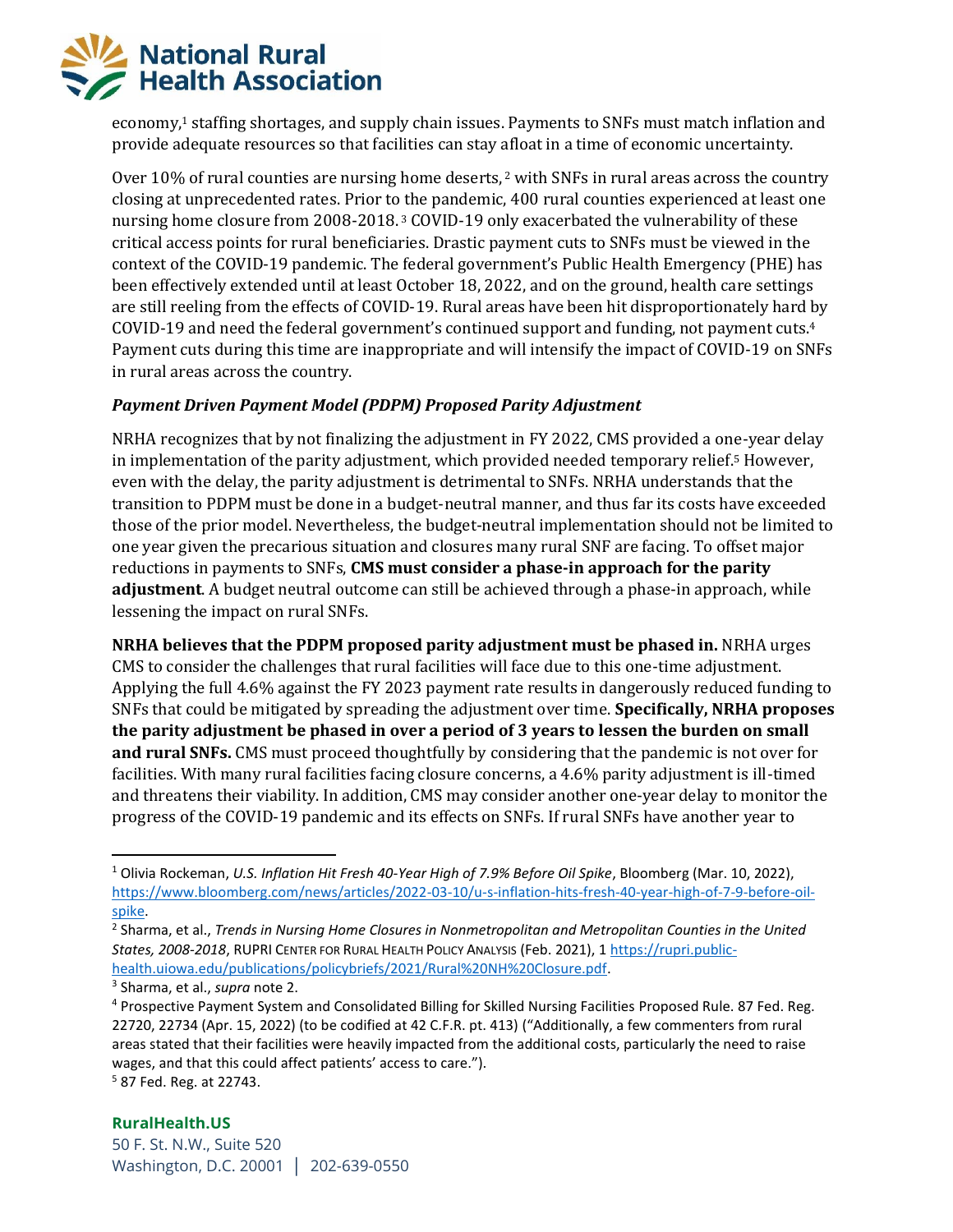adjust to COVID-19 related changes and costs, coupled with a phased-in parity adjustment, may have a less dire impact.

### *Wage Index Adjustment*

**NRHA applauds CMS' proposal to limit any decreases to a SNF's wage index to 5% from the previous year's wage index**. Ensuring that SNFs are not subject to Medicare payment volatility provides predictability and financial stability, which are incredibly important for rural SNFs.

## **VIII. Request for Information: Revising the Requirements for Long-Term Care (LTC) Facilities to Establish Minimum Staffing Levels**

In this request for information, CMS is soliciting input to help guide its future rulemaking on minimum staffing levels in long-term care facilities, or nursing homes. NRHA appreciates the impact that appropriate staffing levels have on nursing home resident outcomes. Nonetheless, rural nursing homes are historically understaffed, and this problem is even more acute given current workforce shortages facing rural communities.

**NRHA has significant concerns about the federal implementation of nursing home minimum staffing requirements.** Introducing a staffing mandate will not create new workers where there is no funding to support the proposal. The rural nursing home industry is in the midst of a staffing crisis and qualified, interest workers do not exist in many rural counties. Imposing strict staffing requirements could threaten to close much-needed nursing homes in rural communities, further exacerbating existing nursing home deserts and harming our rural seniors who need care.

Rural areas have fewer home- and community-based alternatives for residents, thus nursing homes are vital access points in these communities.<sup>6</sup> Nursing homes grow even more crucial as the rural population ages rapidly. Approximately 10.1% of all nonmetropolitan counties are considered nursing home deserts, compared to 3.7% of metropolitan counties.<sup>7</sup> As noted above, between 2008 and 2018, 10.4% of all rural nursing home facilities closed. For example, the South Dakota Health Care Association notes that 10% of all South Dakota nursing homes closed in the past five years.<sup>8</sup> These figures will only grow if rural nursing homes are forced to comply with unfunded minimum federal staffing mandates and negative payment updates. **If CMS adopts minimum staffing standards, the mandate cannot go unfunded.** Imposing staffing requirements does not create workers or enhance quality. On the contrary, such a mandate would further harm rural nursing homes that are grappling with a workforce crisis, worsened by the COVID-19 pandemic.

Thank you for the chance to offer comments on this proposed rule and for your consideration of our comments. We very much look forward to continuing our work together to ensure our mutual goal of improving quality and access to care. If you would like additional information, please contact Alexa McKinley at [amckinley@ruralhealth.us](mailto:amckinley@ruralhealth.us) or 202-639-0550.

[years/#:~:text=The%20South%20Dakota%20Health%20Care,%2C%20Tripp%2C%20Bryant%20and%20Rosholt.](https://www.keloland.com/news/local-news/sd-health-care-association-10-of-nursing-homes-have-closed-in-past-5-years/#:~:text=The%20South%20Dakota%20Health%20Care,%2C%20Tripp%2C%20Bryant%20and%20Rosholt)

<sup>6</sup> Sharma et al., *supra* note 2, at 7.

<sup>7</sup> *Id.* at 1.

<sup>8</sup> Eric Mayer, *SD Health Care Association: 10% of nursing homes have closed in the past five years*, Keloland (May 18, 2022), [https://www.keloland.com/news/local-news/sd-health-care-association-10-of-nursing-homes-have](https://www.keloland.com/news/local-news/sd-health-care-association-10-of-nursing-homes-have-closed-in-past-5-years/#:~:text=The%20South%20Dakota%20Health%20Care,%2C%20Tripp%2C%20Bryant%20and%20Rosholt)[closed-in-past-5-](https://www.keloland.com/news/local-news/sd-health-care-association-10-of-nursing-homes-have-closed-in-past-5-years/#:~:text=The%20South%20Dakota%20Health%20Care,%2C%20Tripp%2C%20Bryant%20and%20Rosholt)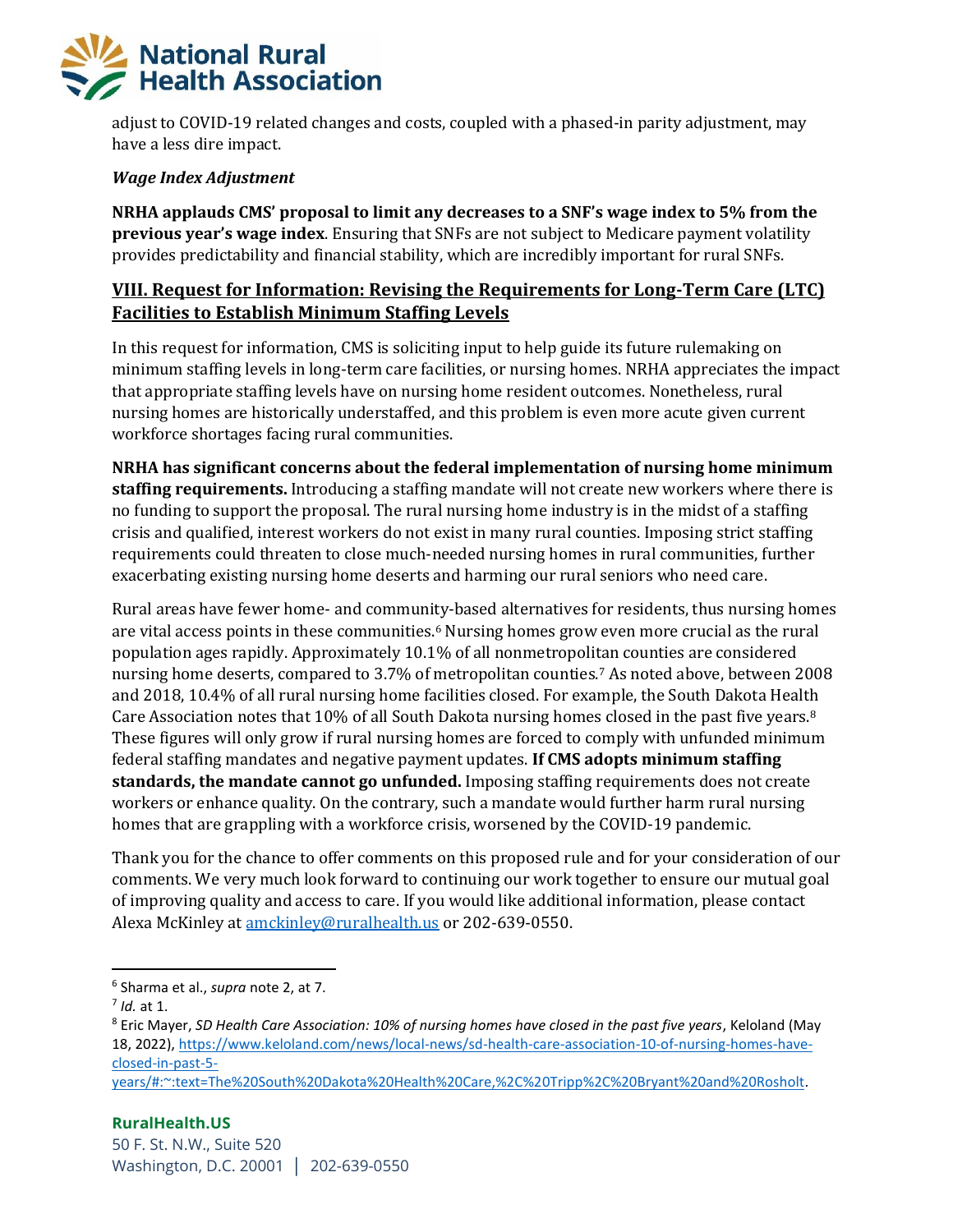

Sincerely,

Al Morg

Alan Morgan Chief Executive Officer National Rural Health Association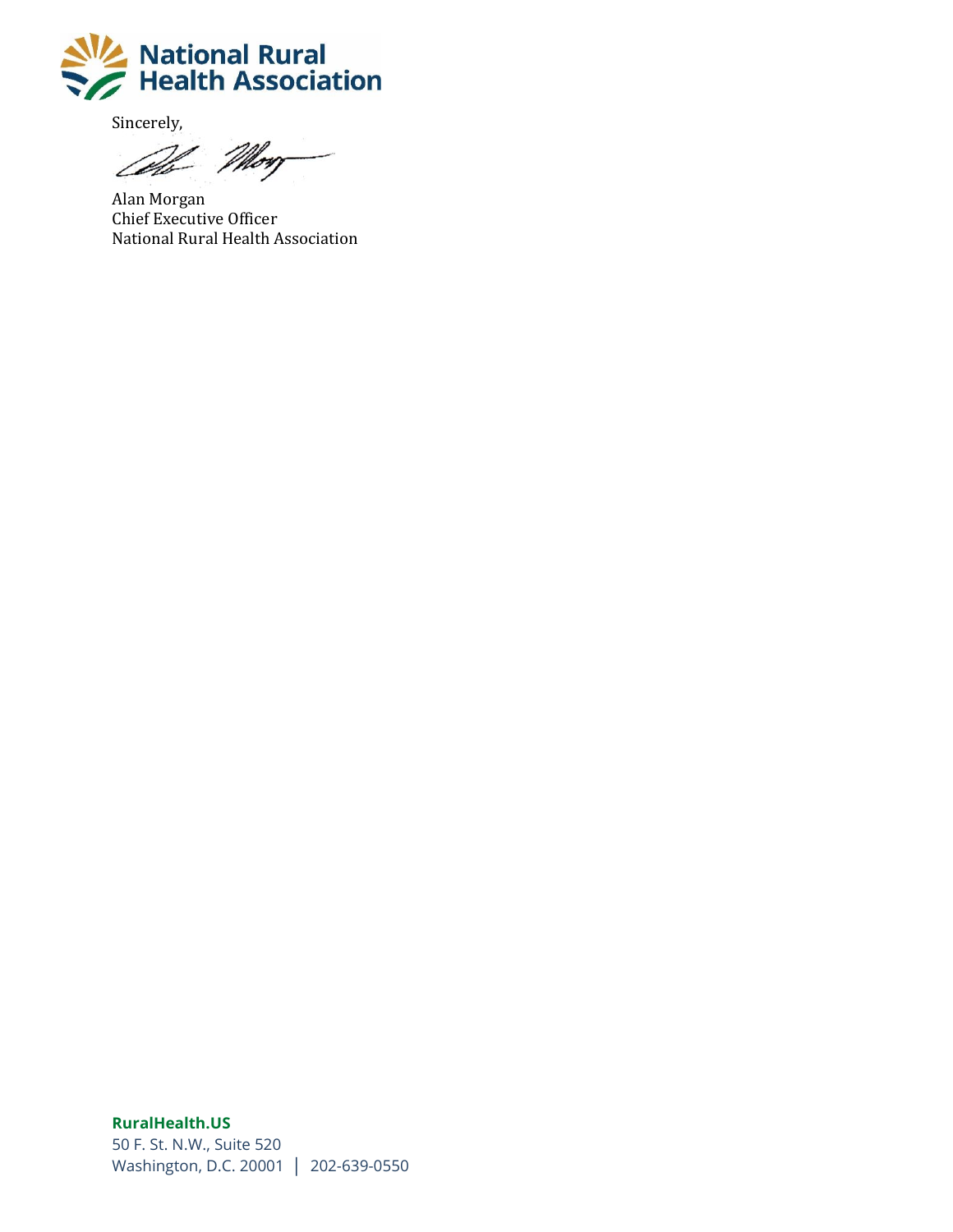## **Attachment: Response to Nursing Home Minimum Staffing Requirements RFI**

### *Workforce-Related Questions*

*5. What factors impact a facility's capability to successfully recruit and retain nursing staff? What strategies could facilities employ to increase nurse staffing levels, including successful strategies for recruiting and retaining staff? What risks are associated with these strategies, and how could nursing homes mitigate these risks?* 

**NRHA is deeply concerned with the ability of rural nursing homes to recruit and retain nursing staff.** Rural areas have historically faced challenges in recruiting health care professionals. Caseloads are more difficult considering that the average rural American is older, sicker, and poorer. Fewer health care professionals in rural areas leads to difficulty taking time off and overtime pay, meaning higher costs for facilities.<sup>9</sup> Health care professionals may have concerns with working in rural areas, including travel and commute times, professional isolation, and family considerations.<sup>10</sup>

**The rurality of nursing homes compounds other challenges that exist nationwide, such as high turnover rates due to low wages and a lack of interested or qualified candidates.** Rural nursing homes cannot offer enticing incentives compared to urban or metropolitan facilities.<sup>11</sup> For example, wages are low in nursing homes compared to other health care settings. A registered nurse (RN) at a nursing home has an average salary of about \$72,000. For rural nursing homes, this figure is even lower.<sup>12</sup> Their counterparts at hospitals have an average salary of about \$10,000 more.<sup>13</sup> It is difficult to recruit and retain interested and qualified staff when there are higher paying options in other industries and geographic locations. Every problem that an average nursing home faces in staffing is intensified in rural areas.

As CMS notes in its request for information, the COVID-19 Public Health Emergency has highlighted and intensified concerns about inadequate nursing home staffing. COVID-19 specific challenges like vaccine mandates at facilities and fear of contracting the virus are additional hurdles to hiring.<sup>14</sup> The nursing home industry has struggled during pandemic economic recovery more than any other

<sup>9</sup> RURAL HEALTH INFORMATION HUB, *Recruitment and Retention for Rural Health Facilities* (Feb. 3, 2022), [https://www.ruralhealthinfo.org/topics/rural-health-recruitment-retention.](https://www.ruralhealthinfo.org/topics/rural-health-recruitment-retention)

 $10$  *Id.* 

<sup>11</sup> AMERICAN HEALTH CARE ASSOCIATION AND NATIONAL CENTER FOR ASSISTED LIVING. *State of the Long Term Care Industry*. (Sept. 2021), [https://www.ahcancal.org/News-and-Communications/Fact-Sheets/FactSheets/Workforce-Survey-](https://www.ahcancal.org/News-and-Communications/Fact-Sheets/FactSheets/Workforce-Survey-September2021.pdf)[September2021.pdf;](https://www.ahcancal.org/News-and-Communications/Fact-Sheets/FactSheets/Workforce-Survey-September2021.pdf) Coates, et al., *Toward a Sustainable and Diversified Rural Health Workforce*, NATIONAL RURAL HEALTH ASSOCIATION (Feb. 2022),

[https://www.ruralhealth.us/NRHA/media/Emerge\\_NRHA/Advocacy/Policy%20documents/NRHA-Toward-a-](https://www.ruralhealth.us/NRHA/media/Emerge_NRHA/Advocacy/Policy%20documents/NRHA-Toward-a-Sustainable-Rural-Health-Workforce-Policy-Brief-2022.pdf)[Sustainable-Rural-Health-Workforce-Policy-Brief-2022.pdf.](https://www.ruralhealth.us/NRHA/media/Emerge_NRHA/Advocacy/Policy%20documents/NRHA-Toward-a-Sustainable-Rural-Health-Workforce-Policy-Brief-2022.pdf)

<sup>12</sup> For registered nurses specifically, *see* Janice C. Probst, Selina Hunt McKinney, and Cassie Odahowski, *Rural Registered Nurses: Educational Preparation, Workplace, and Salary*, UNIVERSITY OF SOUTH CAROLINA, RURAL AND MINORITY RESEARCH CENTER (Oct. 2019), 11

[https://www.sc.edu/study/colleges\\_schools/public\\_health/research/research\\_centers/sc\\_rural\\_health\\_research\\_](https://www.sc.edu/study/colleges_schools/public_health/research/research_centers/sc_rural_health_research_center/documents/ruralregisterednurses.pdf#page=11) [center/documents/ruralregisterednurses.pdf#page=11.](https://www.sc.edu/study/colleges_schools/public_health/research/research_centers/sc_rural_health_research_center/documents/ruralregisterednurses.pdf#page=11)

<sup>13</sup> BUREAU OF LABOR STATISTICS, *Occupational Employment and Wages, May 2021* (Mar. 2022), [https://www.bls.gov/oes/current/oes291141.htm.](https://www.bls.gov/oes/current/oes291141.htm)  $14$  *Id.*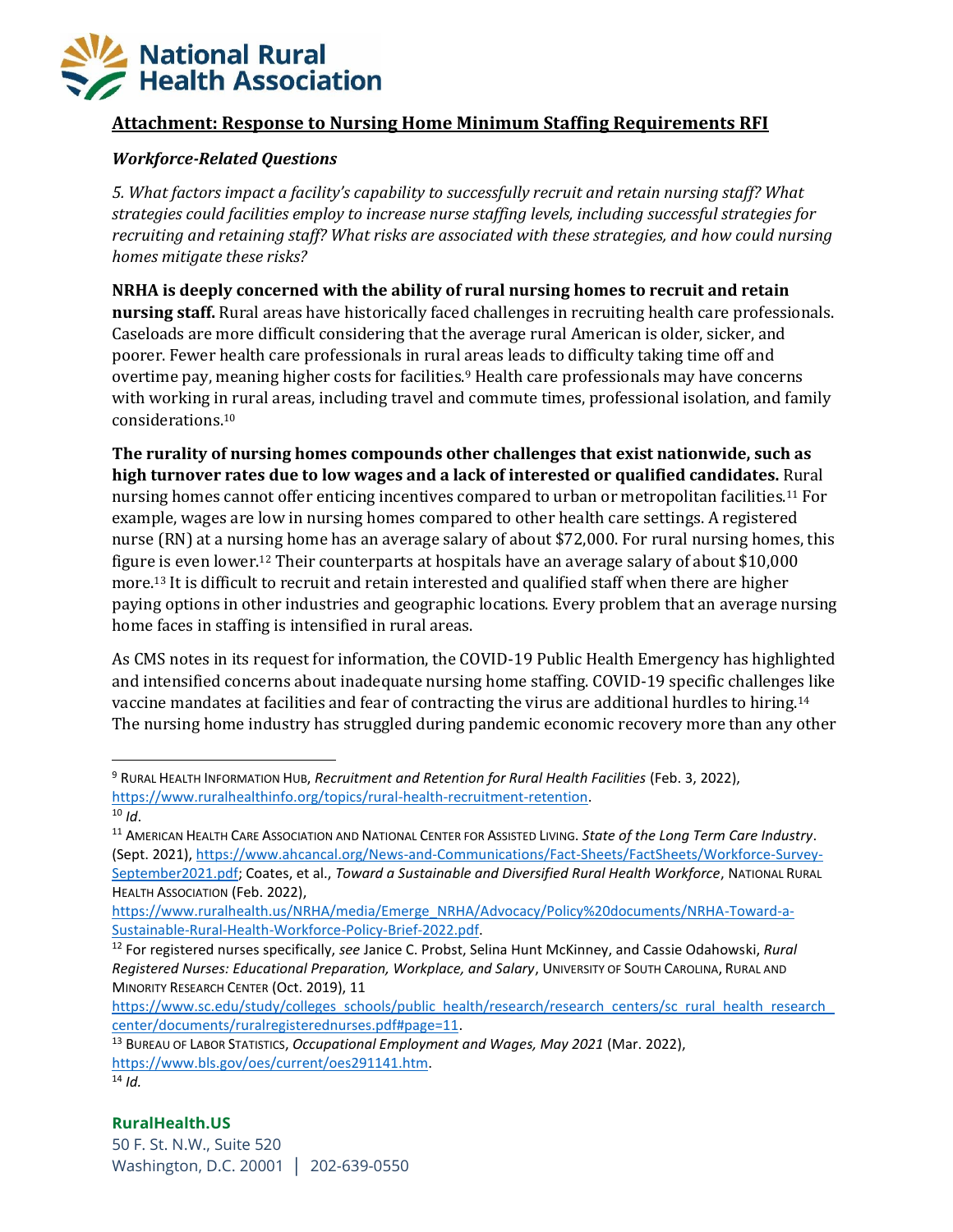

health care industry.<sup>15</sup> **CMS must consider the pandemic's effects as they pertain to factors that impact a facility's hiring abilities**. As of March 20, 2022, 28% of nursing facilities across the country reported staffing shortages in at least one area (out of the categories of aides, nursing staff, other staff, and clinical staff).<sup>16</sup> In eight states, at least half of facilities reported such a shortage.<sup>17</sup> According to data from the Bureau of Labor Statistics, nursing homes lost 241,000 employees between February 2020 and March 2022.<sup>18</sup> This loss is on top of the 14% decrease in staffing between 2010 and 2020. When compared against other health care sectors, the nursing home industry has lost the most employees during the pandemic with a decrease of 15.2% in employment from February 2020 to March 2022.<sup>19</sup> The worst shortages are in nursing staff – RNs, licensed practical nurses (LPNs), and certified nurse aides (CNAs). During this nursing home staffing crisis and pandemic, it would be difficult for facilities to comply with new regulations.

CMS references research that shows nursing home staffing remained steady over the course of the pandemic.<sup>20</sup> However, this contrasts with what nursing homes are experiencing on the ground. Across the board, nursing homes are asking employees to work overtime to take on extra shifts due to staffing shortages.<sup>21</sup> Absences due to COVID-19 infections among staff coupled with staff shortages have strangled nursing homes, particularly in rural areas.<sup>22</sup> Nursing homes have indicated that, as of the fall of 2021, their ability to hire new staff is very difficult.<sup>23</sup> Worse yet, 78% of nursing homes reported that they were concerned about potentially closing due to staff shortages.<sup>24</sup> Throughout the pandemic, 2022 has proved to be the worst year for nursing home staff shortages, with nurses making up the biggest missing piece of staff.<sup>25</sup> **The nursing home industry is facing a workforce crisis, worsened by COVID-19, and NRHA urges CMS to reconsider its future rulemaking on minimum staffing requirements at this time.** If CMS moves forward with minimum staffing requirements, NRHA recommends that CMS take steps to mitigate the impact on rural and small nursing homes by considering the policy options described herein.

<sup>15</sup> Lenny Bernstein and Andrew van Dam, *Nursing home staff shortages are worsening problems at overwhelmed hospitals*, Washington Post (Dec. 28, 2021), [https://www.washingtonpost.com/health/2021/12/28/nursing-home](https://www.washingtonpost.com/health/2021/12/28/nursing-home-hospital-staff-shortages/)[hospital-staff-shortages/.](https://www.washingtonpost.com/health/2021/12/28/nursing-home-hospital-staff-shortages/)

<sup>16</sup> KAISER FAMILY FOUNDATION, *Nursing Facility Staffing Shortages During the COVID-19 Pandemic* (Apr. 2022), [https://www.kff.org/coronavirus-covid-19/issue-brief/nursing-facility-staffing-shortages-during-the-covid-19](https://www.kff.org/coronavirus-covid-19/issue-brief/nursing-facility-staffing-shortages-during-the-covid-19-pandemic/) [pandemic/.](https://www.kff.org/coronavirus-covid-19/issue-brief/nursing-facility-staffing-shortages-during-the-covid-19-pandemic/)

 $17$  *Id.* 

<sup>18</sup> BUREAU OF LABOR STATISTICS, *Occupational Employment and Wages, January 2020 - March 2022*, (Mar. 2022).

<sup>&</sup>lt;sup>19</sup> BUREAU OF LABOR STATISTICS, *Occupational Employment and Wage Data, February 2020 – March 2022*, (Mar. 2022). <sup>20</sup> 87 Fed. Reg. at 22793.

<sup>21</sup> American Health Care Association, *supra* note 11 at 4.

<sup>22</sup> Rhitu Chatterjee, *The pandemic pummeled long-term care – it may not recover quickly, experts warn*, NPR (Feb. 22, 2022), [https://www.npr.org/sections/health-shots/2022/02/22/1081901906/the-pandemic-pummeled-long](https://www.npr.org/sections/health-shots/2022/02/22/1081901906/the-pandemic-pummeled-long-term-care-it-may-not-recover-quickly-experts-warn;)[term-care-it-may-not-recover-quickly-experts-warn;](https://www.npr.org/sections/health-shots/2022/02/22/1081901906/the-pandemic-pummeled-long-term-care-it-may-not-recover-quickly-experts-warn;) Bart Pfankuch, *Pending closure and poor care at Ipswich nursing home latest outcomes of staffing crisis*, Keloland (Apr. 17, 2022), [https://www.keloland.com/news/local](https://www.keloland.com/news/local-news/pending-closure-and-poor-care-at-ipswich-nursing-home-latest-outcomes-of-staffing-crisis/?ipid=promo-link-block2)[news/pending-closure-and-poor-care-at-ipswich-nursing-home-latest-outcomes-of-staffing-crisis/?ipid=promo](https://www.keloland.com/news/local-news/pending-closure-and-poor-care-at-ipswich-nursing-home-latest-outcomes-of-staffing-crisis/?ipid=promo-link-block2)[link-block2.](https://www.keloland.com/news/local-news/pending-closure-and-poor-care-at-ipswich-nursing-home-latest-outcomes-of-staffing-crisis/?ipid=promo-link-block2)

<sup>23</sup> American Health Care Association, *supra* note 11 at 5.

<sup>24</sup> *Id* at 7.

<sup>25</sup> Stephen Anderson, *States Hardest Hit by Long-Term Care Staff Shortage*, Seniorly (Apr. 15, 2022), [https://www.seniorly.com/resource-center/seniorly-news/states-hardest-hit-by-long-term-care-staffing-shortage.](https://www.seniorly.com/resource-center/seniorly-news/states-hardest-hit-by-long-term-care-staffing-shortage)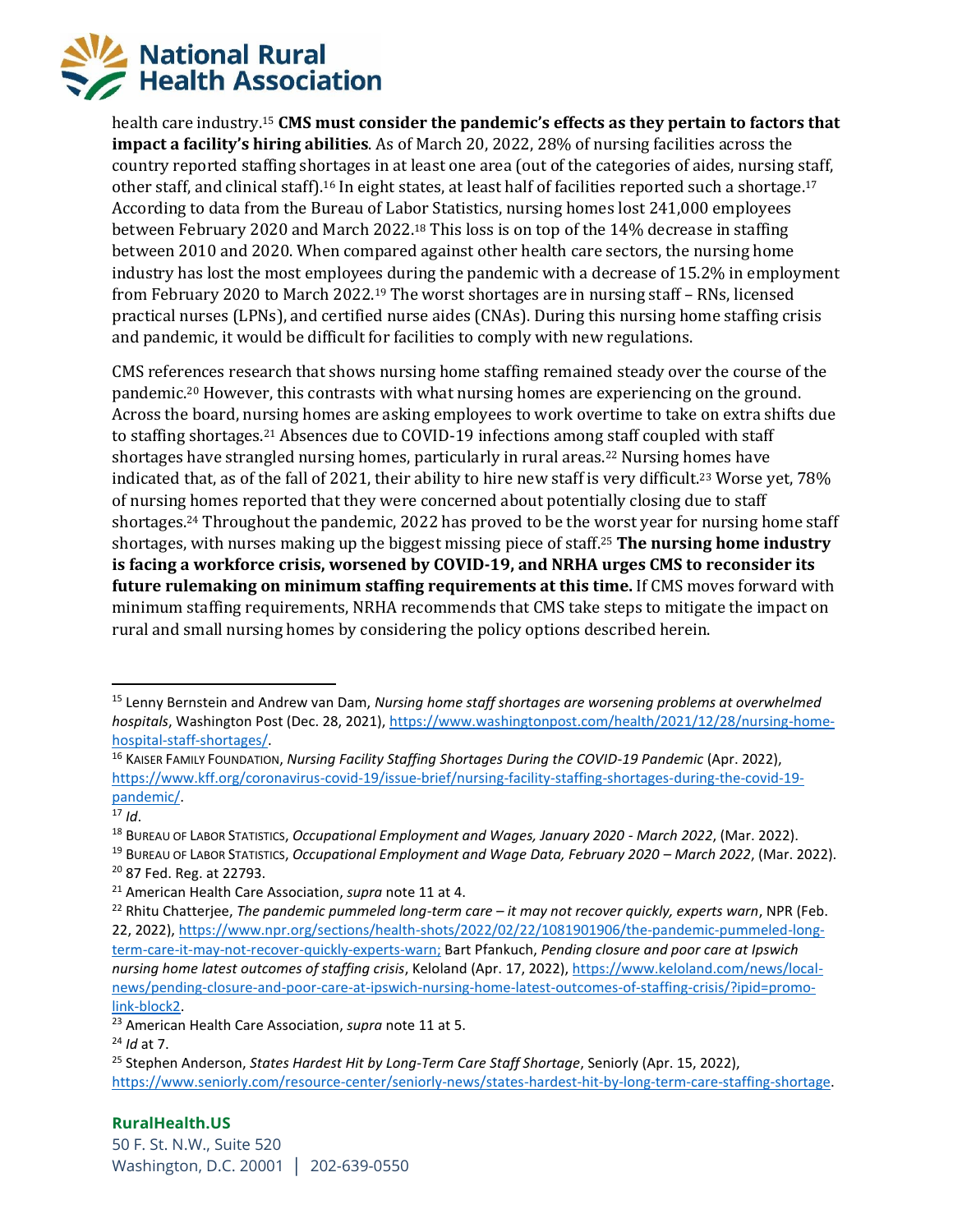*7. How should nursing staff turnover be considered in establishing a staffing standard? How should CMS consider the use of short-term (that is, traveling or agency) nurses?* 

Short-term, traveling nurses fill in critical gaps in care. **Considering the staffing crisis in nursing homes, NRHA supports any method to ensure appropriate staff levels are met with minimal burdens to rural nursing homes.** In order to maximize a rural facility's ability to meet minimum staffing levels, travel nurses and other short-term nurses should be included in a facility's staff count, without penalties related to turnover. Short-term nurses perform the same duties as permanent RNs. Therefore, short-term nurses should not be differentiated from other permanent nurses for minimum staff count purposes and should not count towards nursing staff turnover.

*16. Does geographic disparity in workforce numbers make a minimum staffing requirement challenging in rural and underserved areas? If yes, how can that be mitigated?*

**NRHA strongly believes that a one-size-fits-all approach to staffing levels is not appropriate**. **Rural nursing homes are not equipped to comply with minimum staffing requirements.** If requirements are adopted, CMS can mitigate the challenges that rural nursing homes would face under these requirements by: (1) implementing graduated licensed nurse requirements based upon facility size or number of beds; (2) allowing LPNs and RNs to count towards the same staffing levels; (3) not adopting a minimum hours per resident day measurement or minimum CNA levels; and (4) imposing modified 24/7 RN requirements on rural facilities, including an on-call provision.

One of NRHA's main priorities is reducing the rural health care workforce shortage.<sup>26</sup> Rural areas struggle to recruit and retain an adequate health care workforce. Provider-to-population ratios in rural areas are much lower than in urban areas, despite higher need for health care services due to rural Americans being older, sicker, and suffering from more chronic conditions. On top of this historic struggle with rural workforce shortages, nursing homes have high intensity patient loads and are comparatively low paying settings, notably for RNs.<sup>27</sup>

To mitigate recruitment and retainment struggles in rural nursing homes, CMS should create a waiver or exemption process. CMS currently grants one-year waivers to rural health clinics that are unable to hire a physician assistant, nurse practitioner, or certified nurse midwife to comply with the 50% mid-level practitioner on-site requirement.<sup>28</sup> NRHA advocates for a similar waiver to be adopted for nursing homes. CMS should allow nursing homes that document their concerted hiring efforts, but fail to successfully hire, to apply for a waiver or exemption from the minimum staffing regulations. There is precedent for this policy in other CMS programs and it must be implemented here to help rural facilities.

## *Measuring Minimum Staffing Levels*

*8. What fields and professions should be considered to count towards a minimum staffing requirement? Should RNs, LPNs/LVAs and CNAs be grouped together under a single nursing care* 

<sup>26</sup> Coates, et al., *supra* note 11.

<sup>27</sup> Probst, *supra* note 12.

<sup>28</sup> CENTERS FOR MEDICARE AND MEDICAID SERVICES, *Rural Health Clinics* (Dec. 2021), [https://www.cms.gov/Medicare/Provider-Enrollment-and-Certification/CertificationandComplianc/RHCs.](https://www.cms.gov/Medicare/Provider-Enrollment-and-Certification/CertificationandComplianc/RHCs)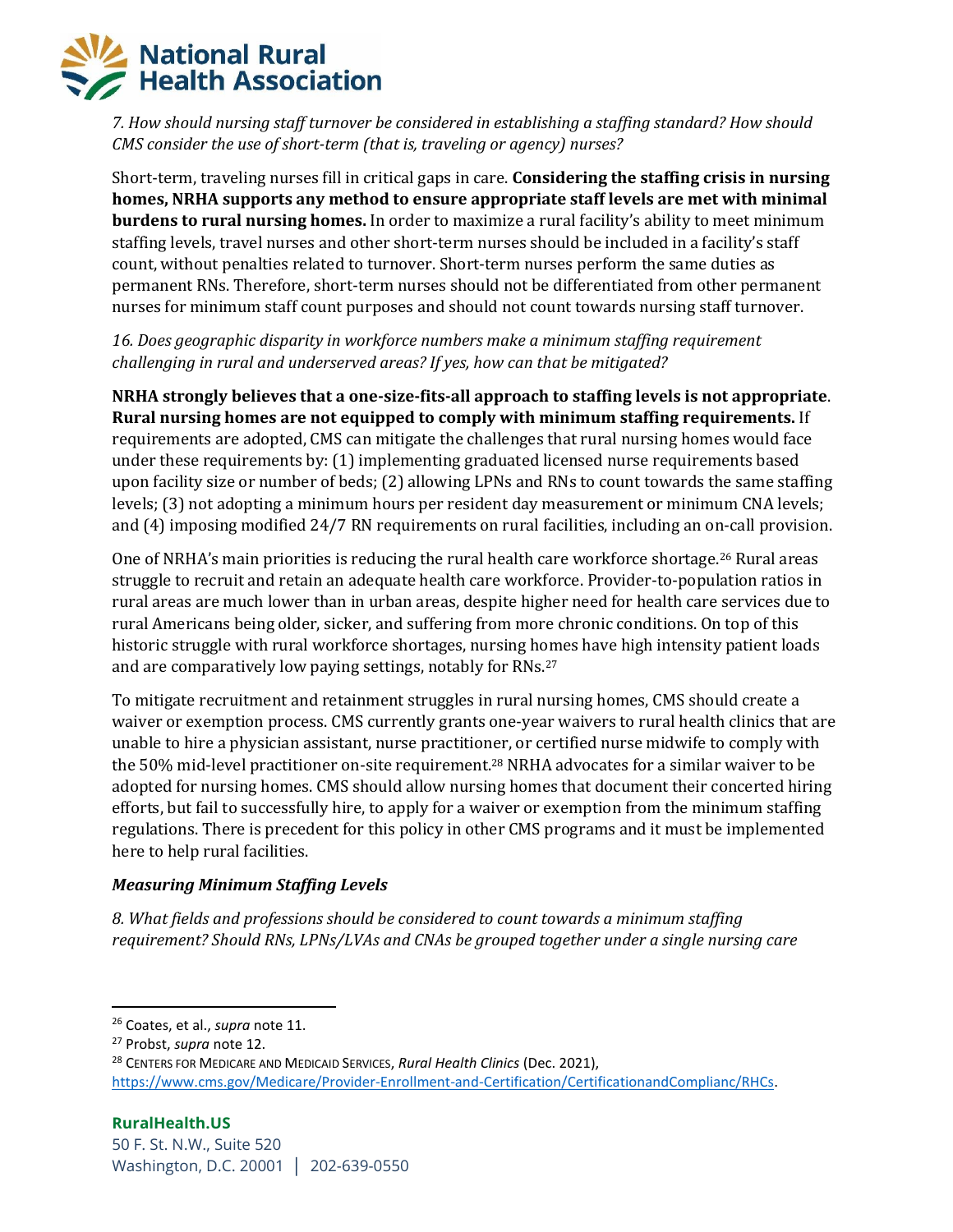*expectation? How or when should they be separated out? Should mental health workers be counted as direct care staff?* 

To effectively balance staffing hardships faced by rural nursing homes and positive patient outcomes, nursing positions should be grouped together in order to reach a required staffing level. Grouping must be done in a way that provides flexibility depending upon a nursing home's size and capabilities. This would greatly alleviate rural facilities that cannot recruit and retain staff in the same manner as their urban counterparts. Further, grouping jobs like RNs and LPNs together should be done on a facility-size basis so that rural or smaller nursing homes may fill requirements with multiple occupations while larger or urban facilities must fill a requirement with a RN. There is precedent for this type of flexibility in other CMS programs, namely for critical access hospitals (CAH). CAH conditions of participation allow for a nurse practitioner or physician assistant to furnish services in the same manner as physician, which allows for a CAH to run efficiently and still care for patients with a smaller staff.<sup>29</sup>

NRHA thanks CMS for acknowledging and referencing RN shortages in its request for information. Considering this information, it is especially important that occupations are grouped together to help certain nursing homes reach any potential staffing requirements. CMS notes that between 2019 and 2020, RNs working in nursing homes decreased from 151,300 to 143,250. There is additional BLS data from May 2021 showing that this number decreased further to 131,320.<sup>30</sup> Since 2019, nursing homes have become the least popular employment industry for RNs.<sup>31</sup>

On the other hand, nursing homes are the highest employment industry for LPNs. While shortages may still exist, LPNs outnumber RNs in the industry and LPNs earn similar wages in nursing homes when compared to other settings, like hospitals.<sup>32</sup> Allowing LPNs and RNs to fill some of the same requirements for staffing levels is practical for smaller and rural facilities. This grouping would also reflect current employment trends in the nursing home industry.

Some state level staffing standards are illustrative. Kansas blends RNs and LPNs for the requirement that a nurse be on duty twenty-four hours a day, seven days a week. Kansas also requires that there be at least one nurse, RN or LPN, for each nursing unit. This model for grouping professions provides flexibility while ensuring that care is available for residents. Meanwhile, nursing homes with more available staff can feel free to practice higher standards individually and not group jobs together. CMS may also consider restricting job groupings for larger nursing homes.

Most states require that nursing homes employ a full-time director of nursing. NRHA looks to states, like South Carolina, that allow a director of nursing to count towards the licensed staff or RN requirements when a facility has a low number of beds.<sup>33</sup> If CMS implements a director of nursing requirement, it must allow for this kind of overlap in jobs for low volume nursing homes.

[https://www.bls.gov/oes/2019/may/oes292061.htm.](https://www.bls.gov/oes/2019/may/oes292061.htm) <sup>33</sup> 61-17 S.C. Reg. § 605.A.1-2.

<sup>&</sup>lt;sup>29</sup> 42 C.F.R. § 485.631(a)(4) ("A doctor of medicine or osteopathy, nurse practitioner, clinical nurse specialist, or physician assistant is available to furnish patient care services at all times the CAH operates.").

<sup>30</sup> BUREAU OF LABOR STATISTICS, *Occupational Employment and Wages, May 2021* (Mar. 2022), [https://www.bls.gov/oes/current/oes291141.htm.](https://www.bls.gov/oes/current/oes291141.htm)

<sup>&</sup>lt;sup>31</sup> *Id*. (Out of the categories of hospitals, physicians' offices, home health care services, outpatient care centers). <sup>32</sup> BUREAU OF LABOR STATISTICS, *Occupational Employment and Wages, May 2019* (Mar. 2022),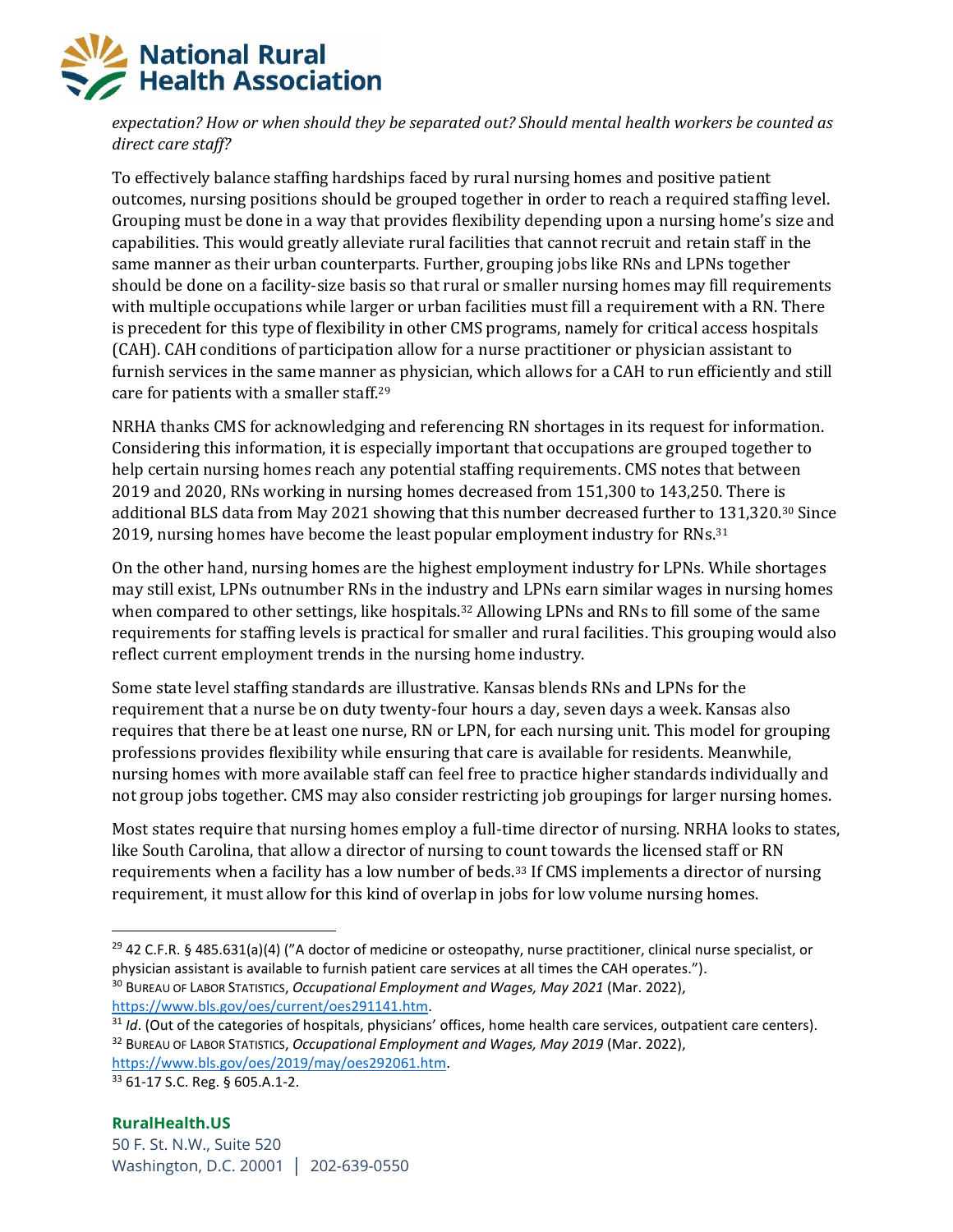

*10. What should a minimum staffing requirement look like, that is, how should it be measured? Should there be some combination of options?* 

**NRHA believes that a one-size-fits-all approach is not appropriate for determining minimum staffing levels.** Characteristics of nursing homes differ, especially between urban and rural facilities. These characteristics must be considered if minimum staffing requirements are developed. Otherwise, rural nursing homes could face unfair sanctions or closures because they cannot meet minimum staffing requirements. CMS cannot successfully regulate staffing levels at the federal level unless much thought is given to small, isolated nursing homes and such regulations account for rural facilities' resources, sizes, and capabilities.

Each state maintains varying minimum staffing regulations, evidencing NRHA's belief that all facilities should not be treated the same. States that have adopted different staffing levels depending upon size and facility needs provide helpful examples of steps that CMS should take if minimum staffing requirements are developed. Pennsylvania's minimum staffing regulation serves as an excellent model, with graduated levels of licensed nurses (RNs and LPNs) on duty based upon the number of residents and time of day.<sup>34</sup> Idaho follows a similar model requiring one RN during day shifts and one RN or LPN for both evening and night shifts when a nursing home has up to fiftynine beds.<sup>35</sup> These regulations ensure that small and rural facilities can comply in a way that makes sense given the facilities' resources and characteristics.

Additionally, most state regulations call for a minimum number of hours per resident day in addition to nursing staff requirements.<sup>36</sup> CMS issued a study in 2001 recommending that the minimum hours per resident day should be 4.1, including 0.75 RN hours, 0.55 LPN hours, and 2.8 CNA hours.<sup>37</sup> Only D.C. has adopted this high standard by law, likely because it is unrealistic for many communities. <sup>38</sup> While nursing homes may strive to meet this standard individually, it is unattainable for many rural nursing homes and should not be adopted at the federal level. The largest fraction of hours per resident day is typically CNA time. CNA turnover is a major pain point in the health care industry, especially in nursing homes. A federal mandate for hours per resident day or CNA numbers would be extremely hard for nursing homes to comply with because of high turnover. Nursing homes would struggle to meet direct care hours or other CNA measurements because of the revolving door of CNAs. Hours per resident day is a helpful measure to examine nursing home outcomes, however, it is not suitable for widespread implementation through federal regulations.

[https://www.justice.gov/sites/default/files/elderjustice/legacy/2015/07/12/Appropriateness\\_of\\_Minimum\\_Nurse](https://www.justice.gov/sites/default/files/elderjustice/legacy/2015/07/12/Appropriateness_of_Minimum_Nurse_Staffing_Ratios_in_Nursing_Homes.pdf) Staffing Ratios in Nursing Homes.pdf

<sup>34</sup> 28 PA. CODE § 211.12(f)(1).

<sup>35</sup> IDAHO ADMIN. CODE r.16.03.02.200.

<sup>36</sup> *See* THE NATIONAL CONSUMER VOICE FOR LONG TERM CARE, *State Nursing Home Staffing Standards*, [https://theconsumervoice.org/uploads/files/issues/CV\\_StaffingReport.pdf](https://theconsumervoice.org/uploads/files/issues/CV_StaffingReport.pdf) ("The following eighteen states have no direct care minimum requirement: Alaska, Alabama, Hawaii, Indiana, Kentucky, Missouri, Montana, North Carolina, North Dakota, Nebraska, New Hampshire, Nevada, Oregon, South Carolina, South Dakota, Texas, Utah, and Virginia").

<sup>37</sup>Marvin Feuerberg, *Appropriateness of Minimum Nurse Staffing Ratios in Nursing Homes*, CENTERS FOR MEDICARE AND MEDICAID SERVICES (Dec. 2001), 15

<sup>38</sup> CONSUMER VOICE, *supra* note 36, at 5.